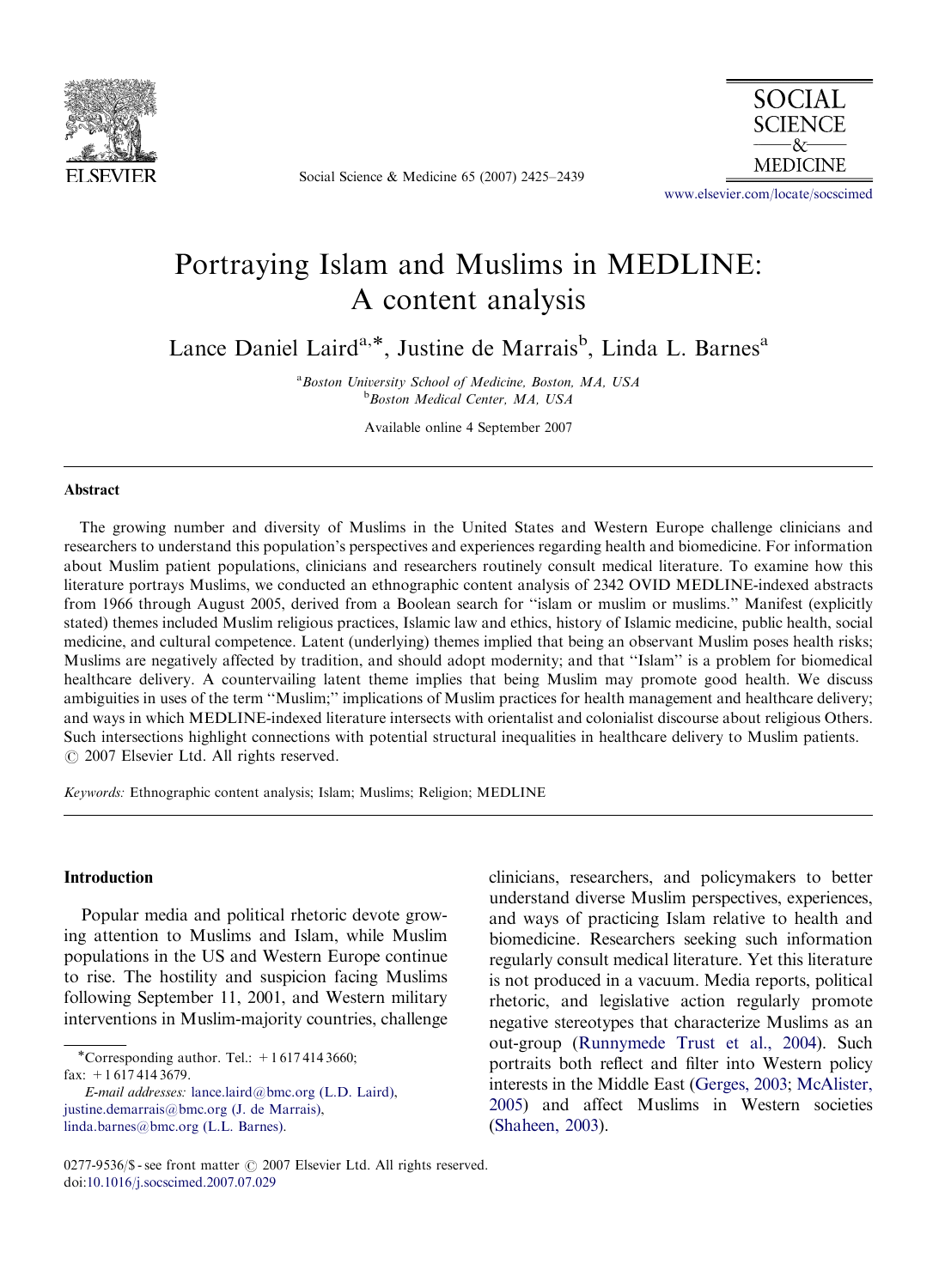US polls indicate that from one-quarter ([Council](#page--1-0) [on American-Islamic Relations, 2004, 2006a\)](#page--1-0) to one-half ([Dean & Fears, 2006](#page--1-0)) of Americans hold negative views of Islam and Muslims. Islamophobia and anti-Muslim hate crimes have increased significantly in the US [\(Council on American-Islamic](#page--1-0) [Relations, 2006b\)](#page--1-0) and in Europe [\(Allen & Nielsen,](#page--1-0) [2002](#page--1-0); [Runnymede Trust et al., 2004\)](#page--1-0). Islamophobic discourse portrays Islam as monolithic and threatening, Muslims as using their religion to gain advantages, and Muslim cultures as significantly different from other cultures. Anti-immigrant attitudes frequently accompany such messages [\(Com](#page--1-0)[mission on British Muslims and Islamophobia,](#page--1-0) [1997](#page--1-0)), building on a history of orientalist representations of Muslim societies as deficient or deviant versions of a modern, rational, Europe [\(Said, 1978](#page--1-0)).

Medical literature includes studies involving ''Islam,'' a religious tradition, and ''Muslims,'' the people who follow this tradition. We hypothesized that a systematic content analysis of MEDLINEindexed abstracts might illuminate meanings assigned to both terms in health-related contexts and in scientific writing. To that end, we examined such abstracts from over a 40-year period, looking for recurring themes or ''frames.'' We asked, which themes are manifest (explicit), and which, latent (underlying, and perhaps unintended)? We wondered whether trends in Western media and popular culture about Muslims might enter biomedical discourse. If so, how, and what might be their implications for healthcare settings?

Medical anthropologists argue that the ''biomedical gaze'' ([Foucault, 1973;](#page--1-0) [Lock & Gordon, 1988\)](#page--1-0) pathologizes and Otherizes its objects. Yet does this tendency adequately explain possible negative representations of Muslims and Islam? One study of ''Chinese people'' in North American social work literature, for instance, suggests that professional service providers often replicate cultural biases that ''otherize'' and ''essentialize'' ethnic minorities ([Tsang, 2001](#page--1-0)). When biomedical pathologizing tendencies intersect with discourses about marginalized minorities, they can reproduce cultural prejudices and reinforce disparities in health outcomes and healthcare access. We propose, therefore, not to demonstrate that Muslims are treated uniquely in medical literature, but to explicate how representations of Muslims and Islam in medical literature may intersect with broader cultural discourses within which readers of these texts are situated.

#### **Methods**

Ethnographic content analysis of texts ([Altheide,](#page--1-0) [1996](#page--1-0)) derives from a combination of literary content analysis ([Downe-Wamboldt, 1992](#page--1-0)) and ethnographic interview analysis [\(Weston et al., 2001](#page--1-0)). For example, ethnographic content analyses of cancer-related stories in mainstream print media have shown how dominant discourses, disparity of coverage, and the lack of ethnically specific information shape public awareness and influence healthcare delivery [\(Clarke, 2004](#page--1-0); [Clarke & Everest,](#page--1-0) [2006](#page--1-0); [Hoffman-Goetz & Friedman, 2005\)](#page--1-0).

Ethnographic content analysis aims to define and describe patterns within a set of documents. Through reiterated comparison and contrasting of data, researchers identify themes that shape the discourse related to their inquiry. Subsequent analysis differentiates between manifest and latent themes ([Altheide, 2002\)](#page--1-0), and between explicit and implicit meanings. One cannot infer the intentions of the authors, which in this case we presumed to be beneficent and compassionate. When citing examples, therefore, we comment only on subtle, textured meanings within the abstracts before us. While implicit meanings may be unintentional, they invariably interact with textual and cultural contexts that shape readers' attitudes in ways that may generate or reinforce bias. This is potentially significant, because unexamined provider biases are known to affect access and treatment ([Burgess,](#page--1-0) [Fu,](#page--1-0) [& van Ryn, 2004](#page--1-0); [Schulman et al., 1999\)](#page--1-0).

### Sample selection

A Boolean search in OVID MEDLINE (1966 present), on August 26, 2005, using the keywords, "islam or muslim or muslims" produced 2342 abstracts, after excluding duplicates and nonpertinent Boolean hits (e.g., ''Islam'' as an author's surname). Abstracts are more available than articles to most clinicians, and limn the broad, initial portrait we analyze here, so we limited the study to these results. (Following completion of our analysis, we discovered that inclusion of the alternate spelling ''Moslem'' would have yielded another 89 results.)

Although most MEDLINE users filter search results, we could not predict individual search parameters, and so included all results to avoid selection bias ([del Pozo](#page--1-0) [& Fins, 2005](#page--1-0)). We did not limit by article type, assuming that full representation of any